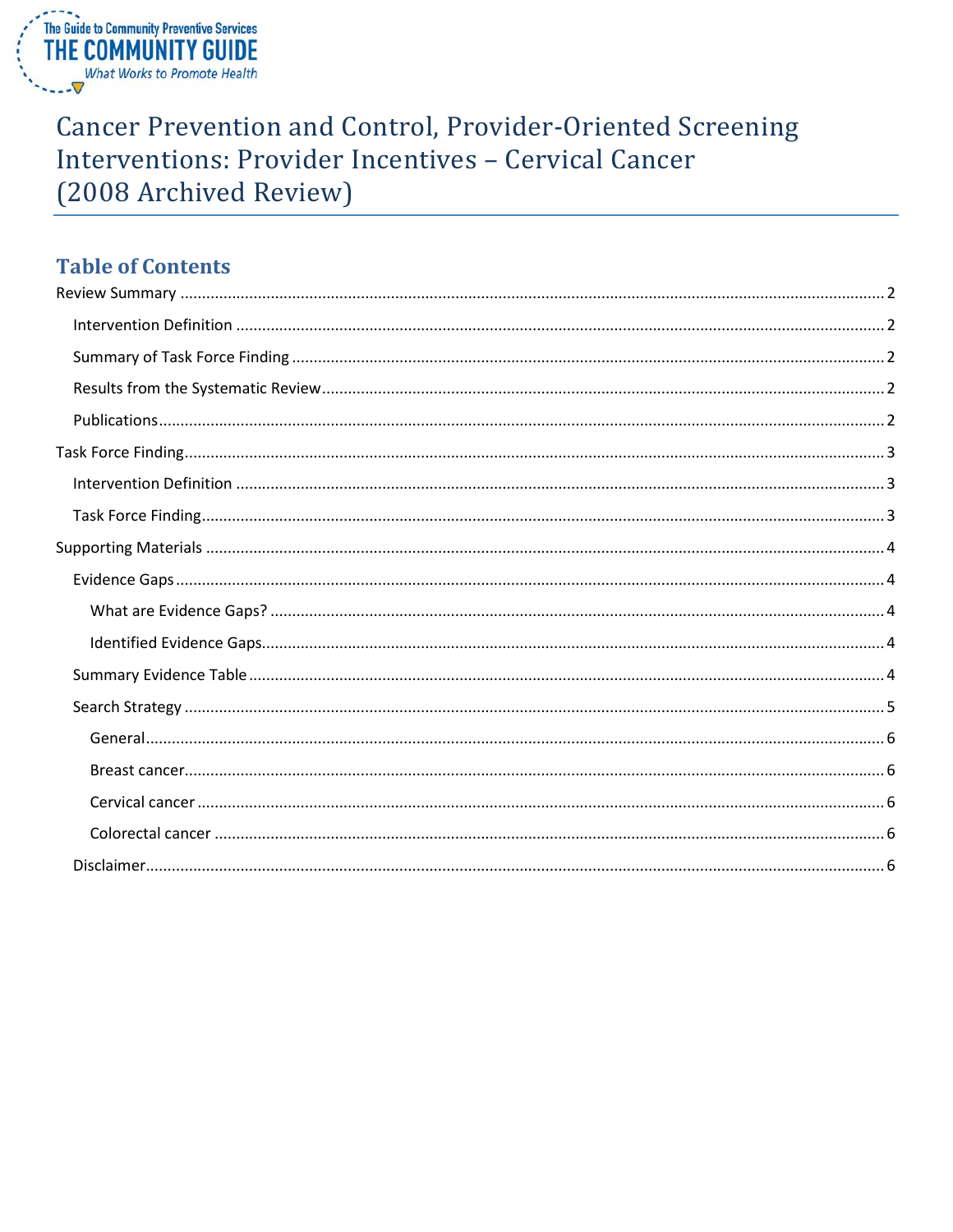

# **Review Summary**

## <span id="page-1-1"></span><span id="page-1-0"></span>**Intervention Definition**

Incentives are rewards that motivate providers to perform screening or refer clients to cancer screening services. The rewards are usually monetary, but may also include other incentives such as continuing medical education credits.

## <span id="page-1-2"></span>**Summary of Task Force Finding**

The Community Preventive Services Task Force finds insufficient evidence to determine the effectiveness of provider incentives in increasing screening rates for cervical cancer (based on a small number of studies with inconsistent findings).

The Task Force has related findings for provider incentives specific to the following:

- Breast cancer (insufficient evidence)
- Colorectal cancer (insufficient evidence)

# <span id="page-1-3"></span>**Results from the Systematic Review**

Three studies qualified for the review of provider incentives to increase breast, cervical, or colorectal cancers, and they showed inconsistent results.

- Completed cervical cancer screening (within 6 months of increasing practitioner compensation for performing Pap tests): an 8 percentage point increase (p\_0.05) (first study)
- Rates of recommending and/or ordering for mammography, Pap test, and FOBT: changes of -1.5, -0.8, and 2.2 percentage points, respectively (second study)
- Recommended or ordered mammography in the intervention group exceeded that of the comparison group by only 1 percentage point, while mammography completion declined by 2 percentage points (third study)

Interventions assessed in the included studies were diverse in their approach and duration.

Economic efficiency is not reviewed for interventions for which there is insufficient evidence to determine effectiveness.

This result was based on a systematic review of all available studies, conducted on behalf of the Task Force by a team of specialists in systematic review methods, and in research, practice and policy related to cancer prevention.

### <span id="page-1-4"></span>**Publications**

Sabatino SA, Habarta N, Baron RC. [Interventions to increase recommendation and delivery of screening for breast,](http://www.thecommunityguide.org/cancer/screening/client-oriented/Cancer2008_SystematicReviews.pdf)  [cervical, and colorectal cancers by healthcare providers: systematic reviews of provider assessment and feedback and](http://www.thecommunityguide.org/cancer/screening/client-oriented/Cancer2008_SystematicReviews.pdf)  [provider incentives](http://www.thecommunityguide.org/cancer/screening/client-oriented/Cancer2008_SystematicReviews.pdf) [www.thecommunityguide.org/cancer/screening/clientoriented/Cancer2008\_SystematicReviews.pdf]. *Am J Prev Med* 2008;35(1S):67-74.

Task Force on Community Preventive Services. Recommendations for client- [and provider-directed interventions to](http://www.thecommunityguide.org/cancer/screening/client-oriented/Cancer2008_TaskForceRecs.pdf)  [increase breast, cervical, and colorectal cancer screening](http://www.thecommunityguide.org/cancer/screening/client-oriented/Cancer2008_TaskForceRecs.pdf) [www.thecommunityguide.org/cancer/screening/clientoriented/Cancer2008\_TaskForceRecs.pdf]. *Am J Prev Med* 2008;35(1S):21-5.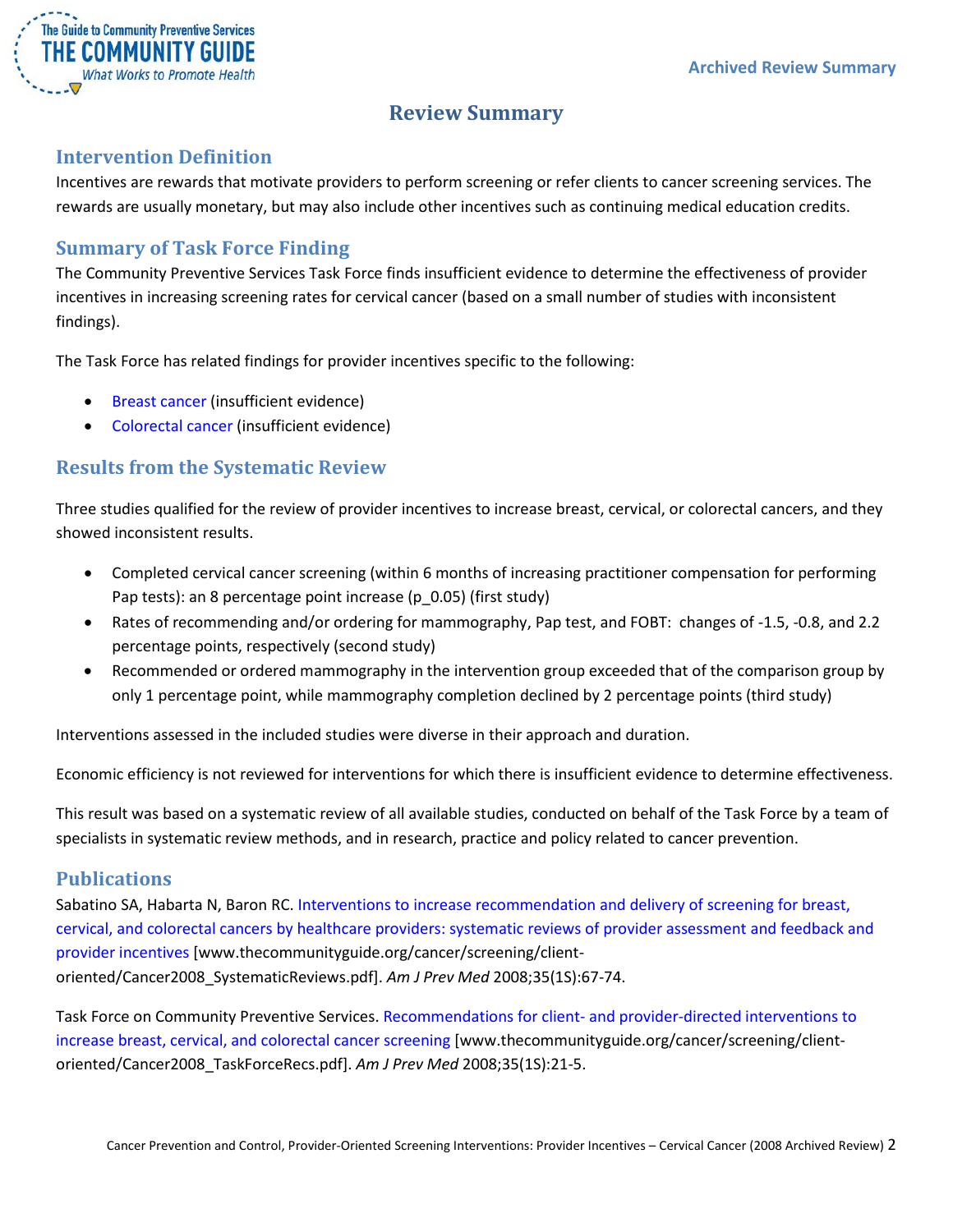

#### **Archived Task Force Finding**

<span id="page-2-0"></span>*The following Task Force finding and supporting materials are for provider incentives to increase breast, cervical, and colorectal cancer screening.*

# **Task Force Finding**

#### <span id="page-2-1"></span>**Intervention Definition**

Provider incentives are rewards (direct or indirect) intended to motivate providers to perform cancer screening or make appropriate referral for their patients to receive these services. Rewards are often monetary, but can also include nonmonetary incentives (e.g., continuing medical education credit). Because some form of assessment is needed to determine whether providers receive rewards, an assessment component may be included in the intervention.

#### <span id="page-2-2"></span>**Task Force Finding (July 2008)\***

The Task Force found insufficient evidence to determine the effectiveness of provider incentives in increasing screening for breast, cervical, or colorectal cancers because too few studies qualified for review, and those that did showed inconsistent results.

\*From the following publication:

Task Force on Community Preventive Services. Recommendations for client- [and provider-directed interventions to](http://www.thecommunityguide.org/cancer/screening/client-oriented/Cancer2008_TaskForceRecs.pdf)  [increase breast, cervical, and colorectal cancer screening](http://www.thecommunityguide.org/cancer/screening/client-oriented/Cancer2008_TaskForceRecs.pdf) [www.thecommunityguide.org/cancer/screening/clientoriented/Cancer2008\_TaskForceRecs.pdf]. *Am J Prev Med* 2008;35(1S):21-5.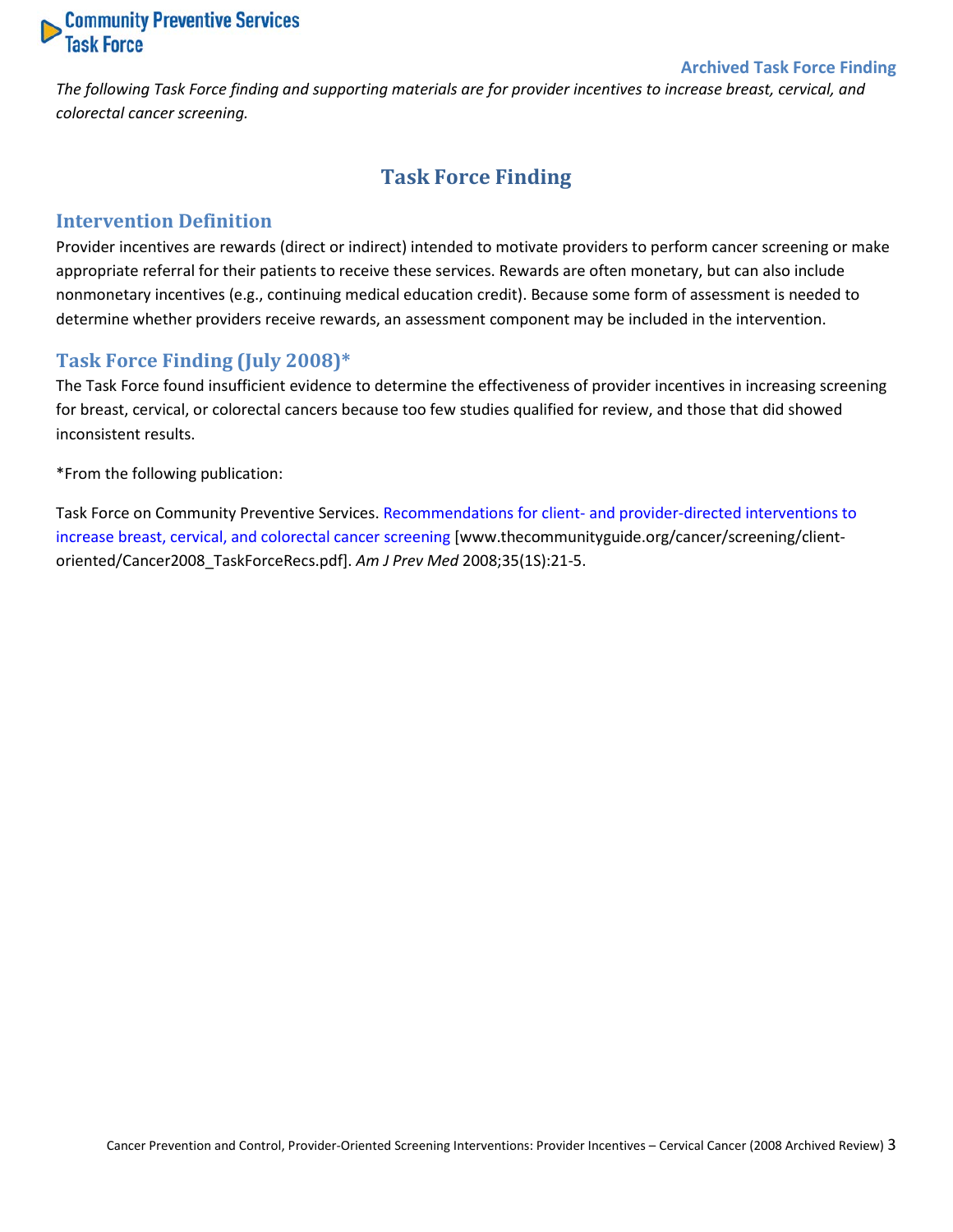

# **Supporting Materials**

# <span id="page-3-1"></span><span id="page-3-0"></span>**Evidence Gaps**

#### <span id="page-3-2"></span>**What are Evidence Gaps?**

Each Community Preventive Services Task Force (Task Force) review identifies critical evidence gaps—areas where information is lacking. Evidence gaps can exist whether or not a recommendation is made. In cases when the Task Force finds insufficient evidence to determine whether an intervention strategy works, evidence gaps encourage researchers and program evaluators to conduct more effectiveness studies. When the Task Force recommends an intervention, evidence gaps highlight missing information that would help users determine if the intervention could meet their particular needs. For example, evidence may be needed to determine where the intervention will work, with which populations, how much it will cost to implement, whether it will provide adequate return on investment, or how users should structure or deliver the intervention to ensure effectiveness. Finally, evidence may be missing for outcomes different from those on which the Task Force recommendation is based.

#### <span id="page-3-3"></span>**Identified Evidence Gaps**

The effectiveness of provider incentives in increasing colorectal, breast, and cervical cancer screening has not been established. Despite great interest in and use of provider incentives in many organized health systems (e.g., pay-forperformance models), relatively little published scientific information is available to assess the effectiveness of incentives in increasing screening for breast, cervical, and colorectal cancers. Several research questions remain.

#### *Effectiveness*

- Are provider incentives effective in increasing screening for colorectal, breast, and cervical cancers?
- Do provider incentives incrementally increase the effectiveness of provider assessment and feedback interventions?

#### *Economic Evidence*

• What are the most cost-effective approaches to reward cancer screening performance and/or referral by practitioners?

#### *Other Positive or Negative Effects*

• Do these interventions result in other positive or negative changes in health behavior or use of healthcare services

### <span id="page-3-4"></span>**Summary Evidence Table**

| <b>Author, Study Period</b> | Design, Category,<br><b>Execution</b> | <b>Study Location, Setting</b><br>type Population<br><b>Description</b>                                                                    |    | <b>Interventions Studied,</b><br><b>Comparison, and Number of</b><br><b>Participants</b>                           | <b>Outcome and Effect Measure,</b><br><b>Including Percentage Point</b><br>change (Statistical<br>Significance)              |
|-----------------------------|---------------------------------------|--------------------------------------------------------------------------------------------------------------------------------------------|----|--------------------------------------------------------------------------------------------------------------------|------------------------------------------------------------------------------------------------------------------------------|
| Grady, 1997                 | Randomized group trial;               | Dayton, OH and                                                                                                                             |    | Provider reminder                                                                                                  | Mammography Offered                                                                                                          |
|                             | greatest; fair                        | Springfield, MA;                                                                                                                           |    | $(n=18)$ versus                                                                                                    | 2 versus $1 = 1.0$ pct pt (NR)                                                                                               |
| <b>NR</b>                   |                                       | Clinic/office; General,<br>family, or internal<br>medicine community-<br>based practices providing<br>care for women ages 50<br>and older. | 2. | Provider reminder,<br>assessment and<br>feedback, and<br>provider incentive<br>$(n=20)$ versus<br>Control $(n=23)$ | 2 versus $3 = 6.5$ pct pt (NR)<br>Mammography completed<br>2 versus $3 = 4.2$ pct pt (NR)<br>2 versus $1 = -0.9$ pct pt (NR) |

Cancer Prevention and Control, Provider-Oriented Screening Interventions: Provider Incentives – Cervical Cancer (2008 Archived Review) 4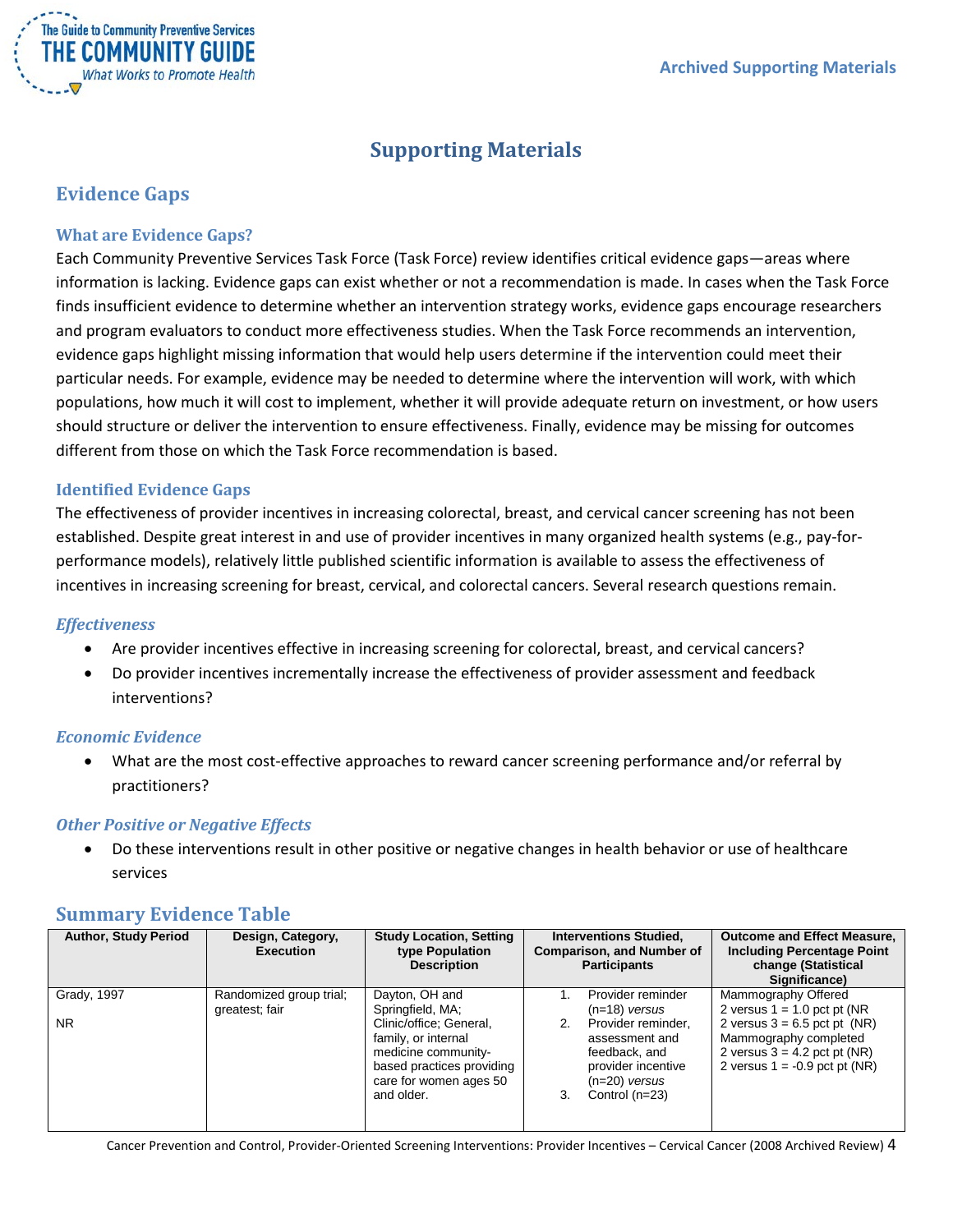

**Archived Supporting Materials**

| <b>Author, Study Period</b>                   | Design, Category,<br><b>Execution</b> | <b>Study Location, Setting</b><br>type Population<br><b>Description</b>                                                                                                                                                                                                                                         | <b>Interventions Studied,</b><br><b>Comparison, and Number of</b><br><b>Participants</b>                                                                                                                                                                                                                                                                                                                                                                                                                                                                                                                                                                                                                      | <b>Outcome and Effect Measure,</b><br><b>Including Percentage Point</b><br>change (Statistical<br>Significance)                                                                                                                                                                                                            |
|-----------------------------------------------|---------------------------------------|-----------------------------------------------------------------------------------------------------------------------------------------------------------------------------------------------------------------------------------------------------------------------------------------------------------------|---------------------------------------------------------------------------------------------------------------------------------------------------------------------------------------------------------------------------------------------------------------------------------------------------------------------------------------------------------------------------------------------------------------------------------------------------------------------------------------------------------------------------------------------------------------------------------------------------------------------------------------------------------------------------------------------------------------|----------------------------------------------------------------------------------------------------------------------------------------------------------------------------------------------------------------------------------------------------------------------------------------------------------------------------|
| Hillman, 1998<br>1993-1995                    | Randomized trial;<br>greatest; fair   | Philadelphia, PA; Primary<br>Care clinics associated<br>with healthcare<br>management<br>alternatives; The 52<br>largest practices in the<br>area were randomized                                                                                                                                               | 1. Provider incentive (financial)<br>offered to physicians based on<br>aggregate practice compliance<br>(%) for cancer screening;<br>semi-annual feedback was<br>given to the providers,<br>documenting site performance<br>for each guideline, an<br>aggregate score as well as the<br>plan-wide scores for<br>comparison. (Clinics n=26)<br>versus<br>2. Control: Usual payment<br>procedures<br>(Clinics $n=26$ )                                                                                                                                                                                                                                                                                          | % compliance for each<br>screening test<br>*charts documenting a<br>physician referral for screening<br>(with or without actual test<br>results) were considered as<br>being compliant. Offered<br>Pap<br>1 versus $2 = -0.8$ pct pt<br>Mammogram<br>1 versus $2 = -1.5$ pct pt<br>Colorectal<br>1 versus $2 = 2.2$ pct pt |
| Reid, 1991<br>April 1 1990 to October<br>1990 | Before after study; least;<br>fair    | Perth and Kinross,<br>Scotland; Community-<br>wide/6 practices;<br>Women $21 - 60$ without a<br>hysterectomy who attend<br>one of the 6 randomly<br>selected general<br>practices from the eligible<br>26 practices in the area.<br>Eligible practices have a<br>minimum list size of 346<br>women per partner. | Patients n=7228<br>1. (I) A new contract for<br>general practitioners revamps<br>the remuneration system for<br>cervical smear testing. The<br>new contract called for<br>remuneration to they<br>practitioner upon reaching the<br>population coverage targets of<br>50% and then 80%.<br>2. Control: Pre-intervention<br>(prior to April 1990) coverage<br>of patients eligible for cervical<br>testing (remuneration to be<br>paid on an item of service<br>basis for taking cervical spears<br>from women aged 35 or older,<br>once every five years. Smears<br>taken from younger patients<br>qualified only if they had had 3<br>pregnancies; any other smears<br>were not specifically<br>recompensed) | Proportion of women with<br>cervical screening (using %<br>population coverage<br>1 versus $2 = 8.0$ pct pt $\left\langle \leq 1 \right\rangle$<br>.0001) (we calculated using Epi-<br>Info; M-H adjusted)                                                                                                                 |

# <span id="page-4-0"></span>**Search Strategy**

*The following outlines the search strategy used for reviews of these interventions to increase breast, cervical, and colorectal cancer screening: Client Reminders (archived); Client Incentives (archived); Mass Media Targeting Clients (archived); Small Media Targeting Clients; Group Education for Clients (archived); One-on-One Education for Clients (archived); Reducing Structural Barriers for Clients (archived); Reducing Client Out-of-Pocket Costs (archived); Provider Assessment and Feedback (archived); Provider Incentives (archived).*

To establish the evidence base the team searched five computerized databases from the earliest entries in each through November 2004: MEDLINE, database of the National Library of Medicine (from 1966); the Cumulative Index to Nursing and Allied Health database (CINAHL, from 1982); the Chronic Disease Prevention database (CDP, Cancer Prevention and Control subfield, from 1988); PsycINFO (from 1967); and the Cochrane Library databases. Medical subject headings (MeSH) searched (including all subheadings) are shown below. The team also scanned bibliographies from key articles and solicited other citations from other team members and subject-matter experts. Conference abstracts were not included because, according to Community Guide criteria, they generally do not provide enough information to assess study validity and to address the research questions.

Cancer Prevention and Control, Provider-Oriented Screening Interventions: Provider Incentives – Cervical Cancer (2008 Archived Review) 5